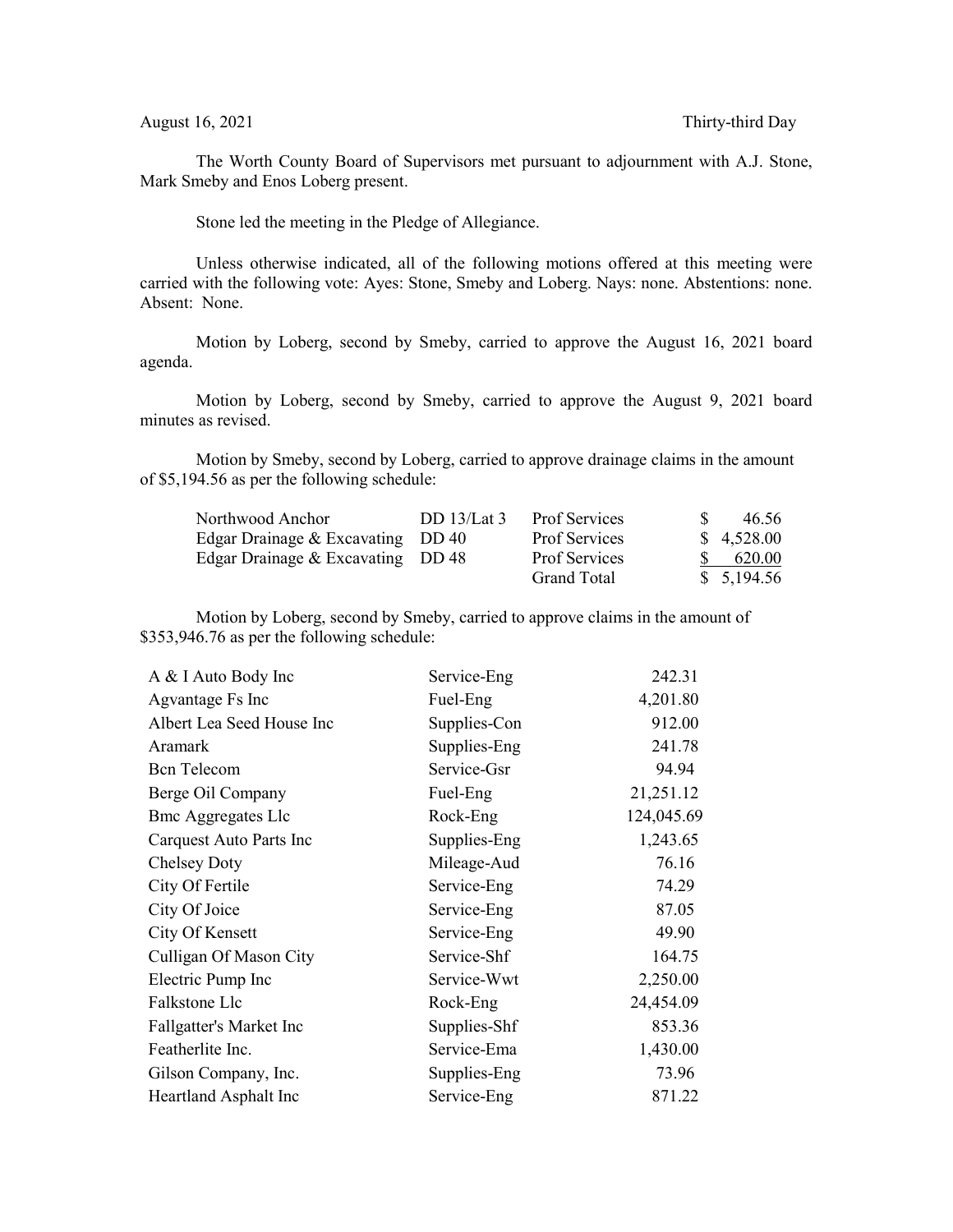| <b>Heartland Power Coop</b>   | Service-Wwt        | 3,475.25      |
|-------------------------------|--------------------|---------------|
| Huber Supply Co Inc           | Supplies-Eng       | 193.50        |
| Ia Dept Of Natural Resources  | Fee-Wwt            | 340.00        |
| Ia Dept Of Transportation     | Supplies-Con       | 163.52        |
| Ia Secretary Of State         | Notary-Shf         | 60.00         |
| <b>Iowa Land Records</b>      | Edu-Rec            | 50.00         |
| Ip Pathways                   | Service-Dap        | 758.00        |
| Kelly Hardware                | Supplies-Con       | 647.07        |
| Kevin Springer Construction   | Service-Con        | 1,275.00      |
| Lake Mills Motor Sports Inc   | Parts-Eng          | 107.99        |
| Larsen Plumbing & Heating Inc | Service-Shf        | 162.22        |
| Law Enforcement Systems Inc   | Supplies-Shf       | 174.00        |
| Lexisnexis                    | Service-Aty        | 171.00        |
| Manly Junction Signal         | Service-Sup        | 450.10        |
| Marco Technologies Llc        | Service-Dap & Asr  | 504.15        |
| Marilyn Stayner               | Service-911        | 1,022.00      |
| Martin Marietta Materials Inc | Rock-Eng           | 141,483.52    |
| Midwest Pipe Supply Inc       | Supplies-Eng       | 6,825.00      |
| Northwood Anchor Inc          | Service-Sup        | 433.06        |
| Plunkett's Pest Control Inc   | Service-Con        | 69.06         |
| Printing Services Inc         | Supplies-Eng       | 38.32         |
| Reinhart Food Service Llc     | Supplies-Shf       | 569.42        |
| Reserve Account               | Postage-Aud        | 1,500.00      |
| <b>Safety Solutions</b>       | Service-Eng        | 2,000.00      |
| Sion Lutheran Church          | Service-Vaf        | 210.00        |
| State Hygienic Laboratory     | Service-San        | 400.00        |
| <b>Stateline Cemetery</b>     | Service-Vaf        | 246.00        |
| <b>Thomas Reid</b>            | Reimb-Vaf          | 1,085.18      |
| Thrifty White Pharmacy        | Supplies-Shf       | 19.67         |
| <b>U S Postal Service</b>     | Postage-Shf        | 493.70        |
| Viafield                      | Supplies-Con       | 1,502.27      |
| Visa                          | Service-Dap        | 523.29        |
| Waste Management Of Iowa Inc  | Service-Sdp        | 2,200.00      |
| Windstream                    | Service-Eng        | 14.80         |
| Winnebago Coop Telephone Assn | Service-911        | 858.32        |
| Worth Lumber Co               | Supplies-Con       | 872.84        |
| Ziegler Inc                   | Parts-Eng          | <u>430.44</u> |
|                               | <b>Grand Total</b> | 353,946.76    |

Motion by Smeby, second by Loberg, carried to approve the clerk of court's monthly report.

Motion by Smeby, second by Loberg, carried to approve engaging NIACOG to assist with the development of the update to the County Comprehensive Development Plan.